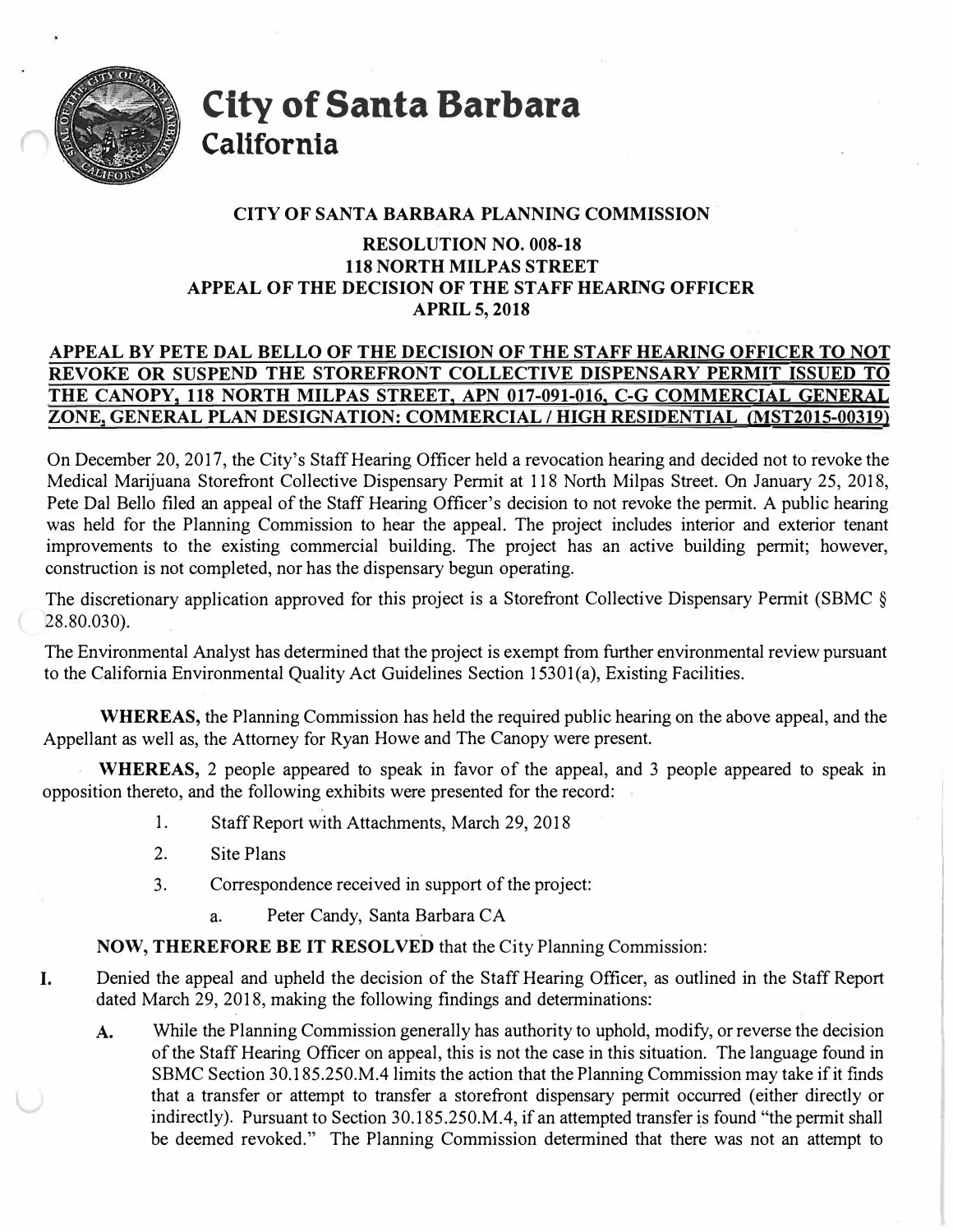PLANNING COMMISSION RESOLUTION NO. 008-18 118 N. MILPAS STREET APRIL 5, 2018 PAGE 2

> transfer ownership or control of the dispensary or permit in violation SBMC § 28.80.130.B, the the permit is not revoked.

II. The Planning Commission found that the Staff Hearing Officer did not commit an error in reaching her decision to not revoke or suspend the permit, nor did the Staff Hearing Officer abuse her discretion in reaching her conclusions. Therefore, the Planning Commission upheld the decision of the Staff Hearing Office and adopted the following findings of fact and conclusions of law as its own:

### **A. FINDINGS OF FACT**

In 2015, Ryan Howe engaged Joseph Allen as corporate counsel to perform legal work for Canopy, including incorporating and organizing Canopy Club, Inc. (Page 2 of Peter Candy Opposition Brief dated December 18, 2017 and Page 2 of Exhibit A of said Brief.)

- 1. On May 13, 2015, Articles of Association for Canopy Club, Inc. an Unincorporated Non-Profit Patient Collective were executed by Ryan S. Howe, Paul Semonian, Thomas Martin, and Stanlee P. Cox. The Articles of Associations for Canopy Club, Inc. state that the "organizers shall maintain all books, records and funds of the collective. The organizers shall appoint officers and employees to act for the collective and to keep and preserve the funds and property of the collective." (Bates stamp 083-084)
- 2. On June 4, 2015, Joseph Allen filed Articles of Incorporation for Canopy Club, Inc. a Non Profit Mutual Benefit Corporation with the California Secretary of State. (Page 2 of Peter Candy Opposition Brief dated December 18, 2017)
- 3. The Articles of Incorporation for Canopy Club, Inc. a Non Profit Mutual Benefit Corporation were executed on May 13, 2015 by Paul Semonian, Ryan S. Howe, Stanlee P. Cox, and Thomas Martin. (Bates stamp 211-212)
- 4. On July 15, 2015, Ryan Howe, Founder and Chairman of Canopy Club, Inc. submitted an Application for a proposed Storefront Medical Marijuana Dispensary to be located at 118 N. Milpas, Santa Barbara. (Bates stamp 219) The Application included a Dispensary Storefront Application, Executive Summary and Operations Plan (Operations Plan) dated November 18, 2015. (Bates stamp 012-086)
- 5. · The Operations Plan identifies Ryan Howe as the sole management member of Canopy Club, Inc. (Bates stamp 017)
- 6. The Operations Plan identifies Joseph Allen, Attorney at Law, as the designated Agent for Service of Process. (Bates stamp 017 )
- 7. The Operations Plan provides that the "organization is represented by Joseph Allen and will act in full compliance with the law, regulations, and conditions set by the ordinance. No provisions of any code, condition of a city issued permit, or any other or state laws regulation or order or any condition imposed by permits issued in compliance of those laws in the City of Santa Barbara will be violated by Canopy." (Bates stamp 023)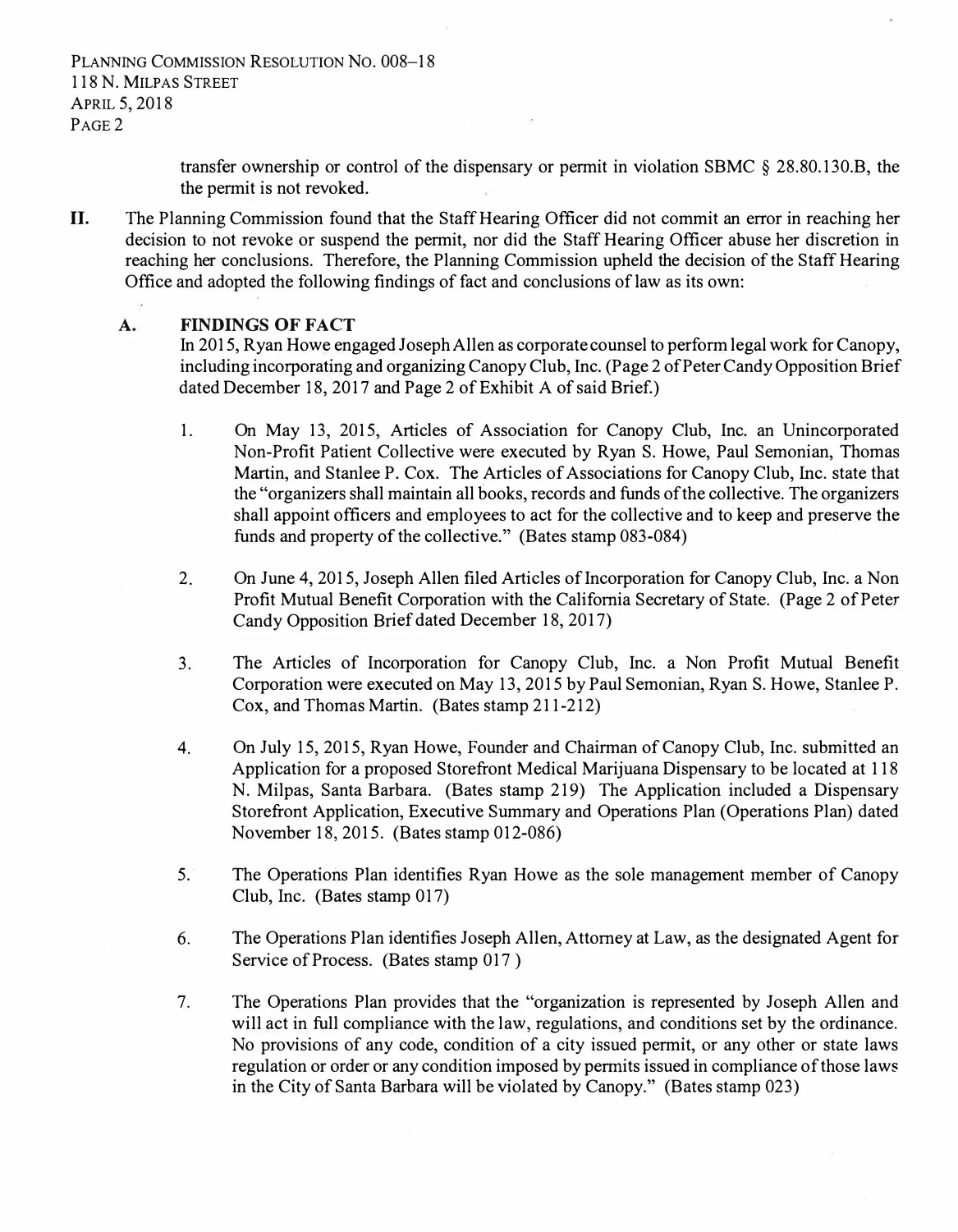PLANNING COMMISSION RESOLUTION NO. 008-18 118 N. MILPAS STREET APRIL 5, 2018 P<sub>AGE</sub> 3

- 8. The Operations Plan establishes a Membership Advisory Council "to advise and consult with the Founder, Ryan Howe, in specific areas related to each Advisors expertise." The Membership Advisors are identified as Ryan Steven Howe, Stanlee Panelle Cox, and Thomas Lyle Martin. (Bates stamp 028-029)
- 9. The Operations Plan states that "other than Ryan Howe, Membership Advisors are only be (sic) members of Canopy, and do not serve as management, employees, or on the Board of Directors for the organization." (Bates stamp 028) and the state of the state of the state of the state of the state of the state of the state of the state of the
- 10. The Operation Plan states that "Mr. Howe will not transfer ownership or control of his Storefront Collective Dispensary Permit to another person or entity unless and until the transferee obtains an amendment to the permit from the Staff Hearing Officer pursuant to the permitting requirements of this Chapter." and further states "It is understood that any attempt to transfer our Storefront Collective Dispensary permit without permission, either directly or indirectly, is a violation of this Chapter, and the permit shall be deemed revoked." (Bates stamp 038)
- 11. The Operations Plan includes a signed statement under the penalty of perjury that Ryan Steven Howe is the founder of Canopy Club Inc.; that Ryan Howe has personal knowledge of the information contained within the Application; that the Application was completed under the supervision of Ryan Howe and Sean Michael; and that the information contained within the Application is true and correct. (Bates stamp 086)
- 12. On January 20, 2016, the Staff Hearing Officer reviewed and approved the Operations Plan dated November 18, 2015, and issued a Storefront Collective Dispensary Permit to Canopy Club, Inc. subject to conditions. The Conditions that needed to be satisfied prior to the operation of the Dispensary under the permit did not authorize or require the inclusion of additional management members or corporate officers. (Bates Stamp 087 - 094)
- 13. On March 17, 2016, the Planning Commission issued a Storefront Collective Dispensary Permit to Canopy Club, Inc. subject to conditions. (Bates Stamp 095 - 101)
- 14. On May 3, 2016, Mary K. Bock filed a Statement of Information for Canopy Club, Inc. with the California Secretary of State identifying Ryan S. Howe as Chief Executive Officer and Chief Financial Officer and Thomas Martin as Secretary of the Corporation. (Bates Stamp 213)
- 15. Mary K. Bock was Joseph Allen's legal assistant. (Page 2 of Exhibit B to Peter Candy Opposition Brief dated December 18, 2017 and Ryan Howe testimony, Staff Hearing Officer public hearing December 20, 2017)
- 16. In the normal course of Joseph Allen's work, Ms. Bock would file the Statement of Information for Joseph Allen's clients. (Page 2 of Exhibit B to Peter Candy Opposition Brief dated December 18, 2017)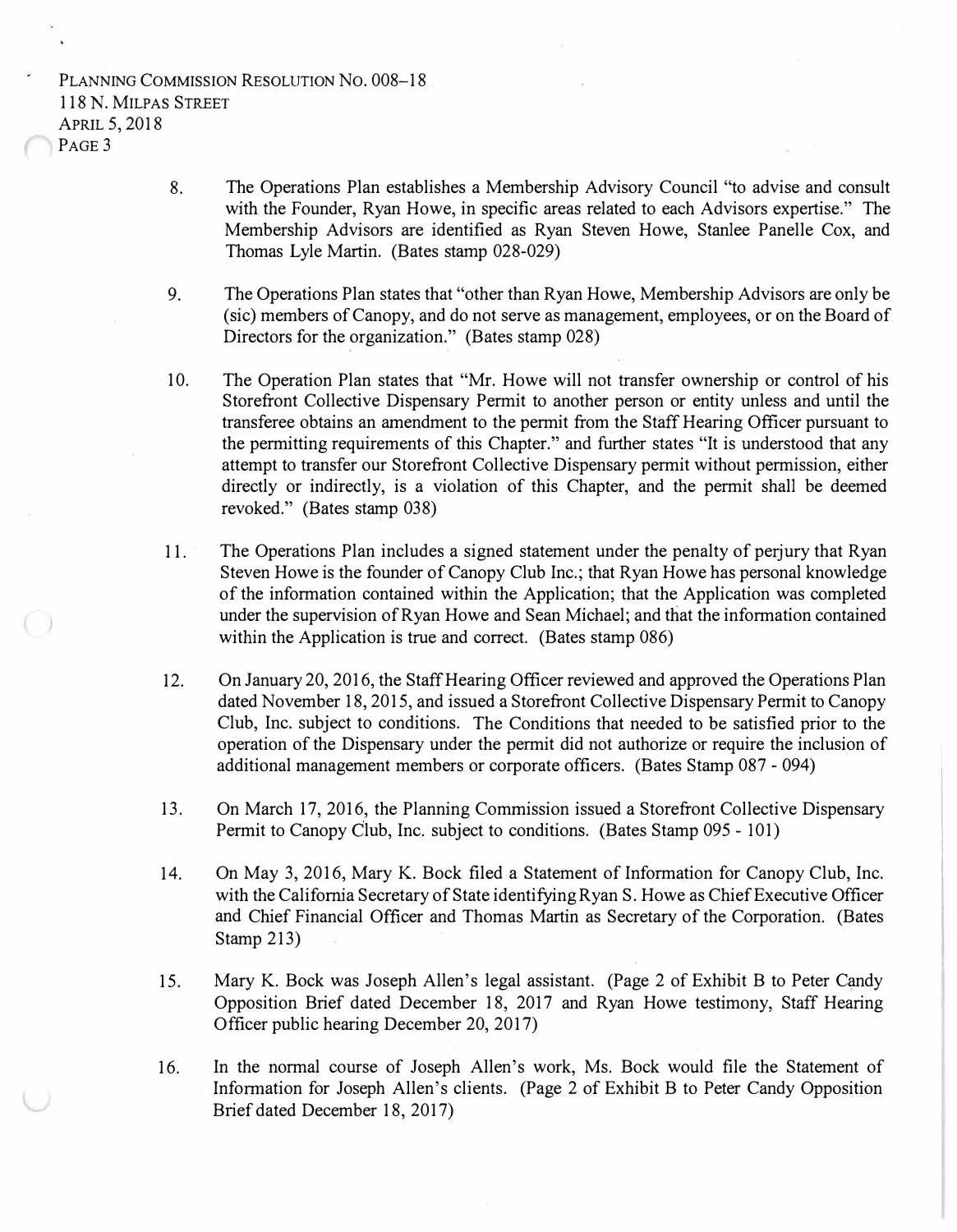- 17. On May 10, 2016, the City Council issued a Storefront Collective Dispensary Permit to Canopy Club, Inc. subject to conditions. The Conditions set forth in the Council Resolution No. 16-064 did not authorize a change in management members or corporate officers. (Bates stamp 102-186 and 187-210)
- 18. On July 29, 2016, Mary K. Bock filed a Statement of Information for Canopy Club, Inc. with the California Secretary of State identifying Ryan S. Howe as Chief Executive Officer and Chief Financial Officer and Danielle Winkler as Secretary of the Corporation. (Bates Stamp  $214$ )
- 19. Ryan Howe stated that Danielle Winkler was his Executive Assistant for approximately eight to nine months. (Testimony by Ryan Howe, Staff Hearing Officer public hearing December 20, 2017)
- 20. On December 20, 2016, Ryan Howe submitted a revised "Operating Plan and Application Final Submission to the Staff Hearing Officer December 20, 2016." (revised Operations Plan) which incorporated changes required by Council Resolution No. 16-064. (Exhibit L to City Attorney's Brief)
- 21. The revised Operations Plan dated December 20, 2016, included a revised Director's Statement signed 12-20-2016 by Ryan Howe, under the penalty of perjury, that Ryan has personal knowledge of the information contained within the Application, that the Application was completed under the supervision of Ryan Howe and attorney Joseph Allen and, that the information contained within the Application is true and correct. (Exhibit L, City Attorney's Brief, page 60)
- 22. The revised Operations Plan dated December 20, 2016, continues to identify Joseph Allen, Attorney at Law, as the designated Agent for Service of Process and that the "organization is represented by Joseph Allen and will act in full compliance with the law, regulations, and conditions set by the ordinance. No provisions of any code, condition of a city issued permit, or any other or state laws regulation or order or any condition imposed by permits issued in compliance of those laws in the City of Santa Barbara will be violated by  $\mathcal{C}$ Canopy." (Exhibit L, City Attorney's Brief, pages 6 and 12)
- 23. On June 27, 2017, an application was filed with the City requesting amendments to the approved Operations Plan. One of the requested amendments to the approved Operations Plan and Application was to add four additional Management Members. (Bates stamp 225- 228)
- 24. On September 22, 2017, Ryan Howe filed a Statement of Information for Canopy Club, Inc. with the California Secretary of State identifying Ryan S. Howe as Chief Executive Officer, Secretary, and Chief Financial Officer. (Exhibit C to Peter Candy Opposition Brief dated December 18, 2017)
- 25. Ryan Howe recalls an initial meeting of the Incorporators and written minutes being prepared, however, Ryan Howe has searched his records and determined that Canopy's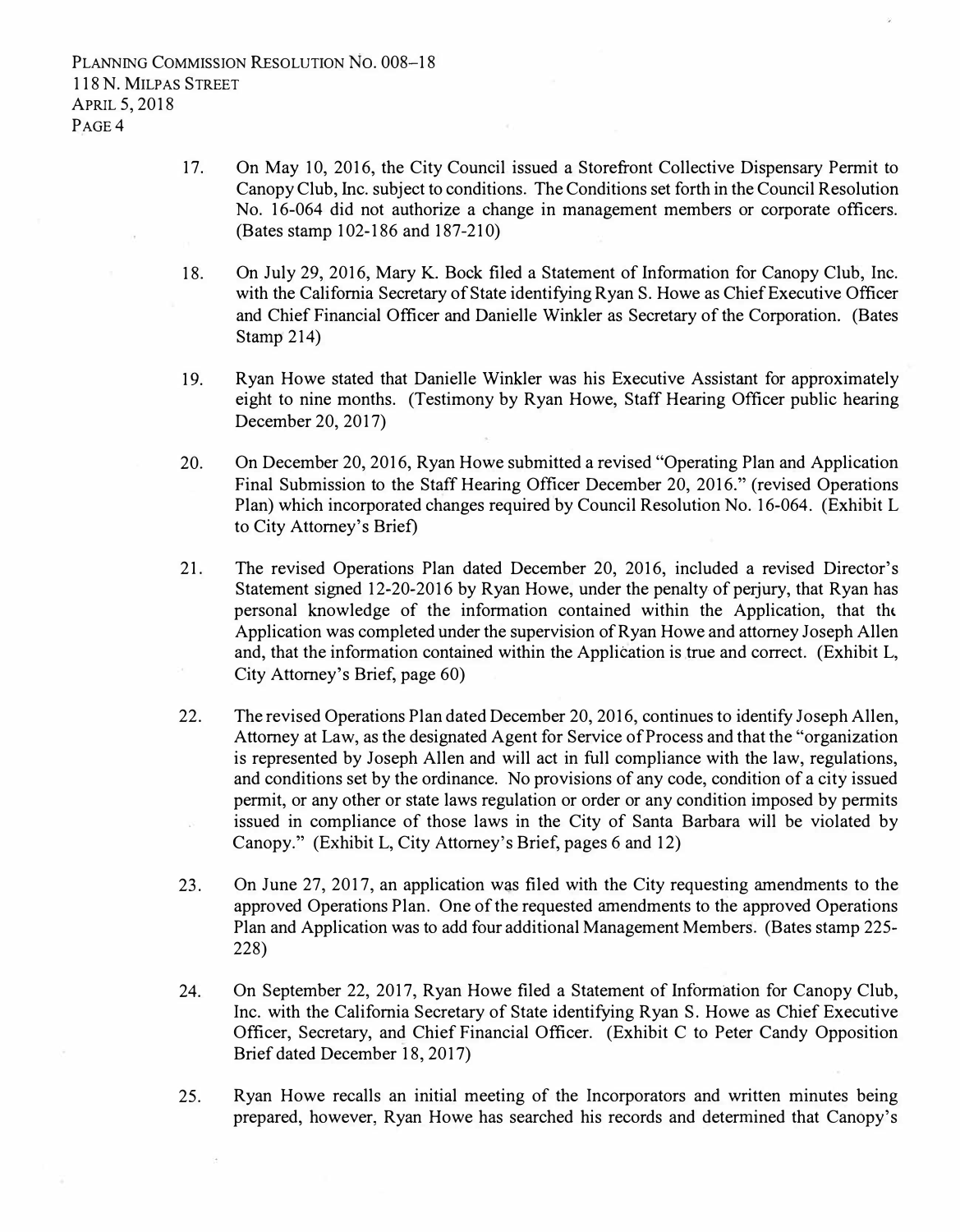PLANNING COMMISSION RESOLUTION NO. 008-18 118 N. MILPAS STREET APRIL 5, 2018 PAGE<sub>5</sub>

> corporate records and corporate minute book were misplaced and now lost. (Page 2 of Exhibit A to Peter Candy Opposition Brief dated December 18, 2017)

- 26. Ryan Howe states he was unaware of the filings of the two Statement of Information forms with the Secretary of State and that he did not authorize Joseph Allen to file the two Statements of Information with the Secretary of State changing the corporate officers. (Page 2 of Exhibit A to Peter Candy Opposition Brief dated December 18, 2017)
- 27. Ryan Howe states that neither Mr. Martin nor Ms. Winkler were ever elected or appointed as an officer of the Corporation. (Page 2 of Exhibit A to Peter Candy Opposition Brief dated December 18, 2017)
- 28. Joseph Allen has searched his records and determined that Canopy's corporate records and corporate minute book were misplaced and now lost. (Page 2 of Exhibit B to Peter Candy Opposition Brief dated December 18, 2017)
- 29. Joseph Allen cannot recall anything associated with the May Statement of Information or the July Statement of Information. (Page 2 of Exhibit B to Peter Candy Opposition Brief dated December 18, 2017)
- 30. Ryan Howe acknowledges that Joseph Allen's role as a Corporate Attorney was to file a Statement of Information for Canopy Club, Inc. (Testimony by Ryan Howe, Staff Hearing Officer public hearing December 20, 2017)

### **B. CONCLUSIONS OF LAW**

- 1. Ryan Howe was the Applicant for Canopy Club, Inc. as defined in SBMC§30.185.250.B (formerly §28.80.020) and the sole Management Member identified for Canopy Club, Inc. as defined in SBMC §30.185.250.B.4 (formerly §28.80.020.D) and provided for in the approved Operations Plan dated November 18, 2015.
- 2. Per SBMC §30.185.250.B.4 (formerly SBMC§28.80.020.D), a Management Member is defined as *"a Medical Marijuana Collective member with responsibility for the establishment, organization, registration, supervision, or oversight of the operation of a Collective including, but not limited to, members who perform the functions of president, vice president, director, operating officer, financial officer, secretary, treasurer, or manager of the Collective."* Therefore, as a sole Management Member, Ryan Howe was the sole Corporate Officer approved by the City.
- 3. The Canopy Club, Inc. is the permittee as defined in SBMC§30.185.250.B (formerly §28.80.020).
- 4. Joseph Allen was corporate counsel for Canopy Club, Inc. from approximately 2015 to December 2016 (Page 2 of Peter Candy Opposition Brief dated December 18, 2017 and Exhibit L, City Attorney Brief dated December 15, 2017)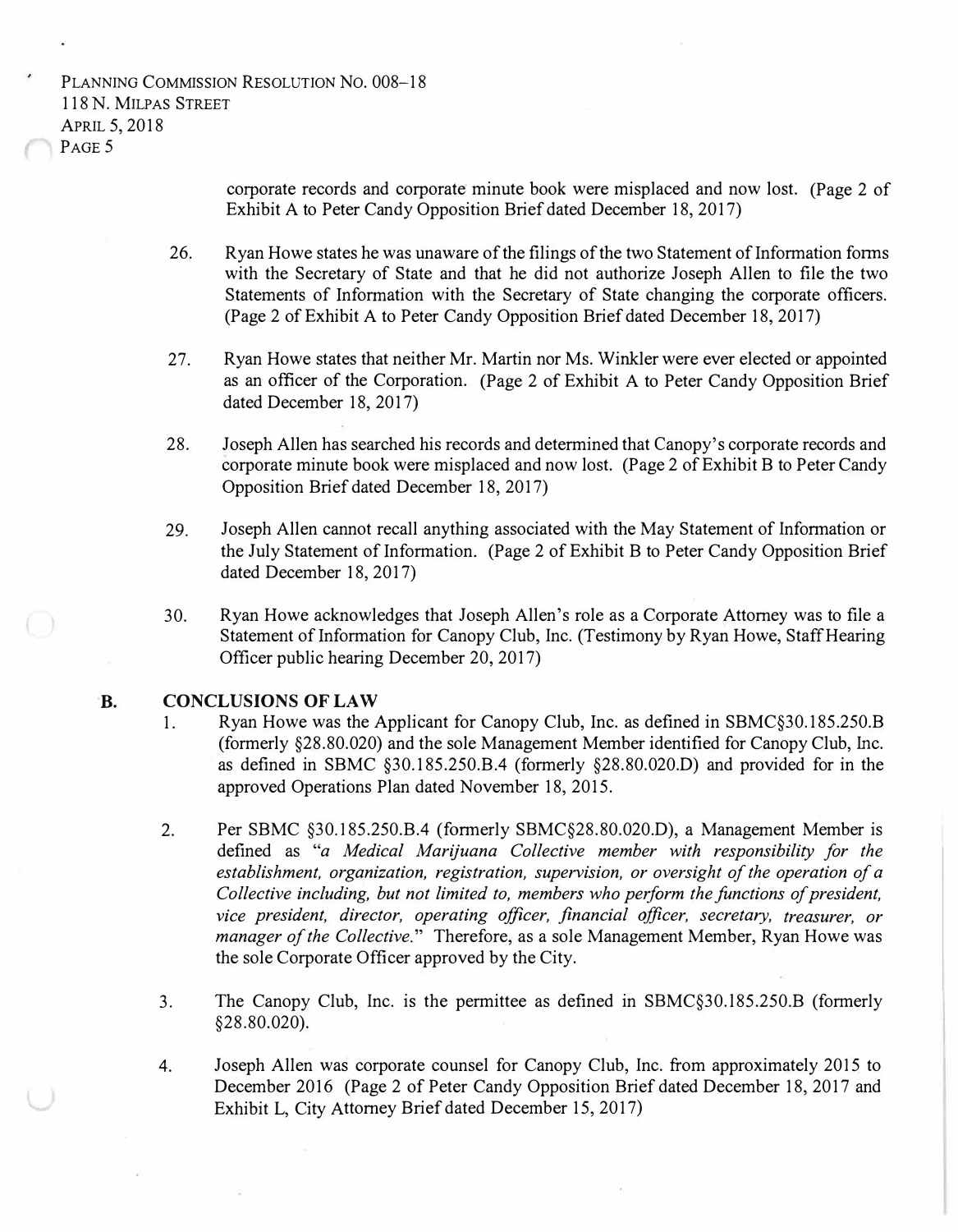PLANNING COMMISSION RESOLUTION NO. 008-18 118 N. MILPAS STREET APRIL 5, 2018 P<sub>AGE</sub><sub>6</sub>

- 5. The revised Operations Plan dated December 20, 2016 includes a statement, signed under penalty of perjury, by Ryan Howe that he has personal knowledge of the information contained in the Canopy Club Medical Marijuana Storefront Collective Dispensary Application, that the information contained therein is true and correct, and that the application has been completed under the supervision of Ryan Howe and Joseph Allen. That signed statement, when taken together with the statement in the Operations Plan indicates that Joseph Allen represented Canopy Club, Inc.
- 6. There is a written process for the appointment of officers outlined in the Articles of Association. Although, the Articles of Association for Canopy Club, Inc. require the original organizers to maintain all books, records and funds of the collective, no corporate records or corporate minutes have been provided in this appeal.
- 7. As the sole Management Member and Corporate Officer, Ryan Howe had the responsibility to be aware of the filings on behalf of Canopy Club, Inc.
- 8. Ryan Howe testified that he was not aware of the Statements of Information, the filings of the Statement of Information forms were not correct and that neither Mr. Martin nor Ms. Winkler were ever elected or appointed as officers of the corporation. (Page 2 of Exhibit A to Peter Candy Opposition Brief dated December 18, 2017) Ryan Howe testified that he is aware of the process required to request amendments to the approved Operations Plan, including the addition of new Management Members. (Testimony by Ryan Howe, Staf Hearing Officer public hearing December 20, 2017) Ryan Howe's action to file an amendment to the approved Operations Plan to incorporate new Management Members on June 27, 2017 illustrates his knowledge of the requirement to request City approval for changes in Management Members. In the absence of documentary evidence illustrating how that submittal came about, I find that the filings of the May Statement of Information indicating Thomas Martin as Secretary and the subsequent July Statement of Information by Mary Bock, Joseph Allen's legal assistant, exceeded Joseph Allen's scope of authority in filing the Statements of Information and do not constitute an attempt to transfer control of the Storefront Collective Dispensary Pe<sup>r</sup>mit.

#### **C. DECISION**

Ryan Howe testified that he was not aware nor did he request that Joseph Allen file Statements of Information with the California Secretary of State in the summer of 2016. Also, it could not be explained why two Statements of Information were filed two months apart by the assistant of Joseph Allen, which gives credence that there was some confusion and it was a situation where Ryan Howe was not aware of what was occurring. Evidence was also presented that there was concerns over Joseph Allen's representation and that he was also suspended by the State Bar. Moreover, the filed Statements of Information by itself do not constitute a transfer or an attempt to transfer ownership of the storefront dispensary permit. Ryan Howe testified that he is aware of the process required to request amendments to the approved Operations Plan, including the addition of new Management Members and his action to file an amendment to the approved Operations Plan to incorporate new Management Members on June 27, 2017 illustrates hi knowledge of the requirement to request City approval for changes in Management Members.